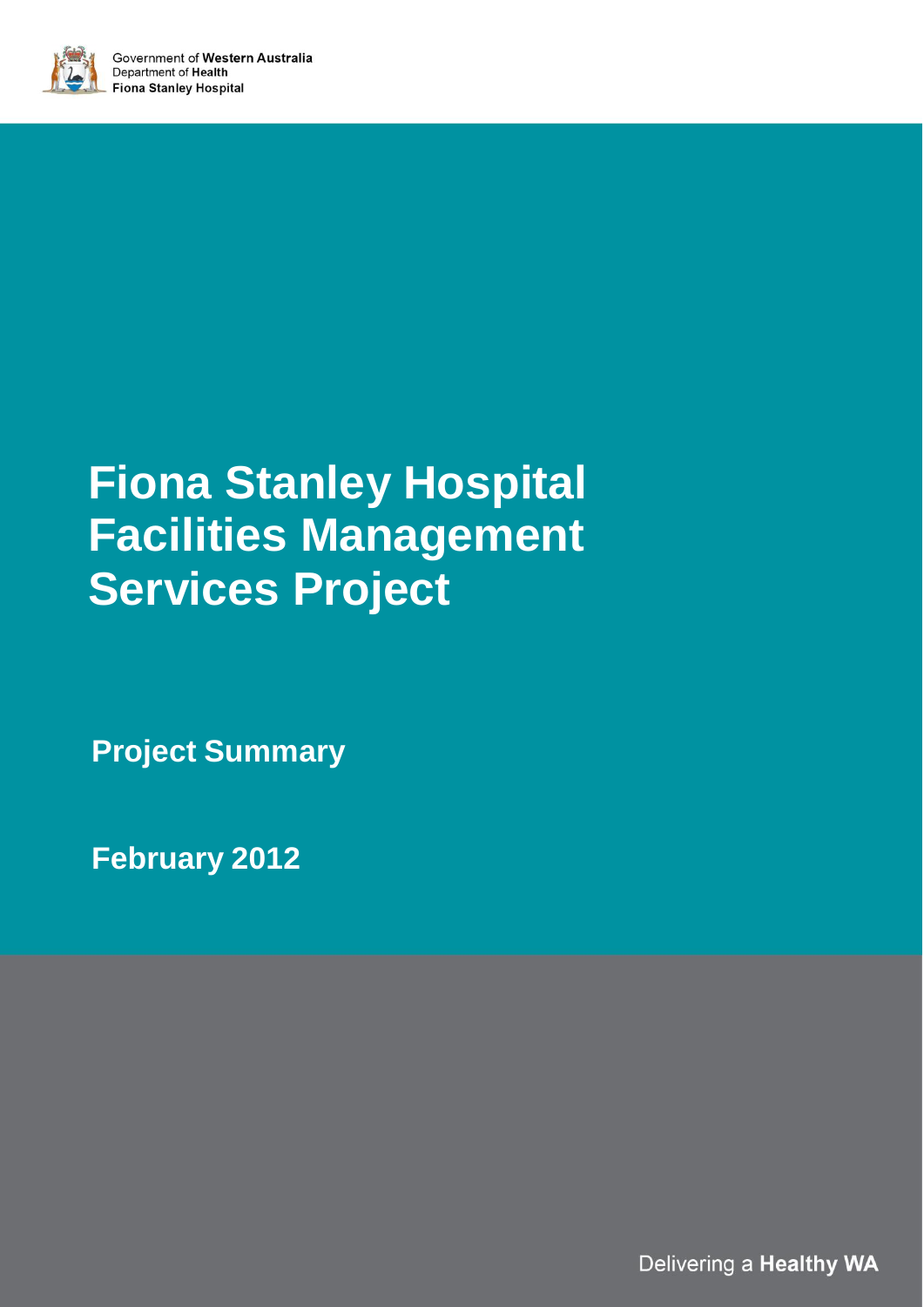## **Disclaimer**

This Project Summary provides an overview of the commercial and contractual arrangements for the provision of facilities management and support services for Fiona Stanley Hospital.

This summary is divided into two parts. Part One provides an overview of the Project, including the rationale to deliver it under a contracted service, as well as a summary of the procurement process and the value-for-money outcome.

Part Two focuses in more detail on the key commercial features of the Project, including the main parties and their respective obligations, the payment mechanism, and the broad allocation of risk between the public and private sectors.

This summary should not be relied on as a complete description of the rights and obligations of the parties to the Project and is not intended for use as a substitute for the Facilities Management Services Contract.

Although the Project is not delivered under a strictly public private partnership model, the Department of Treasury's guidelines for disclosure (Project Disclosure Policy, August 2011) have been used as guidance.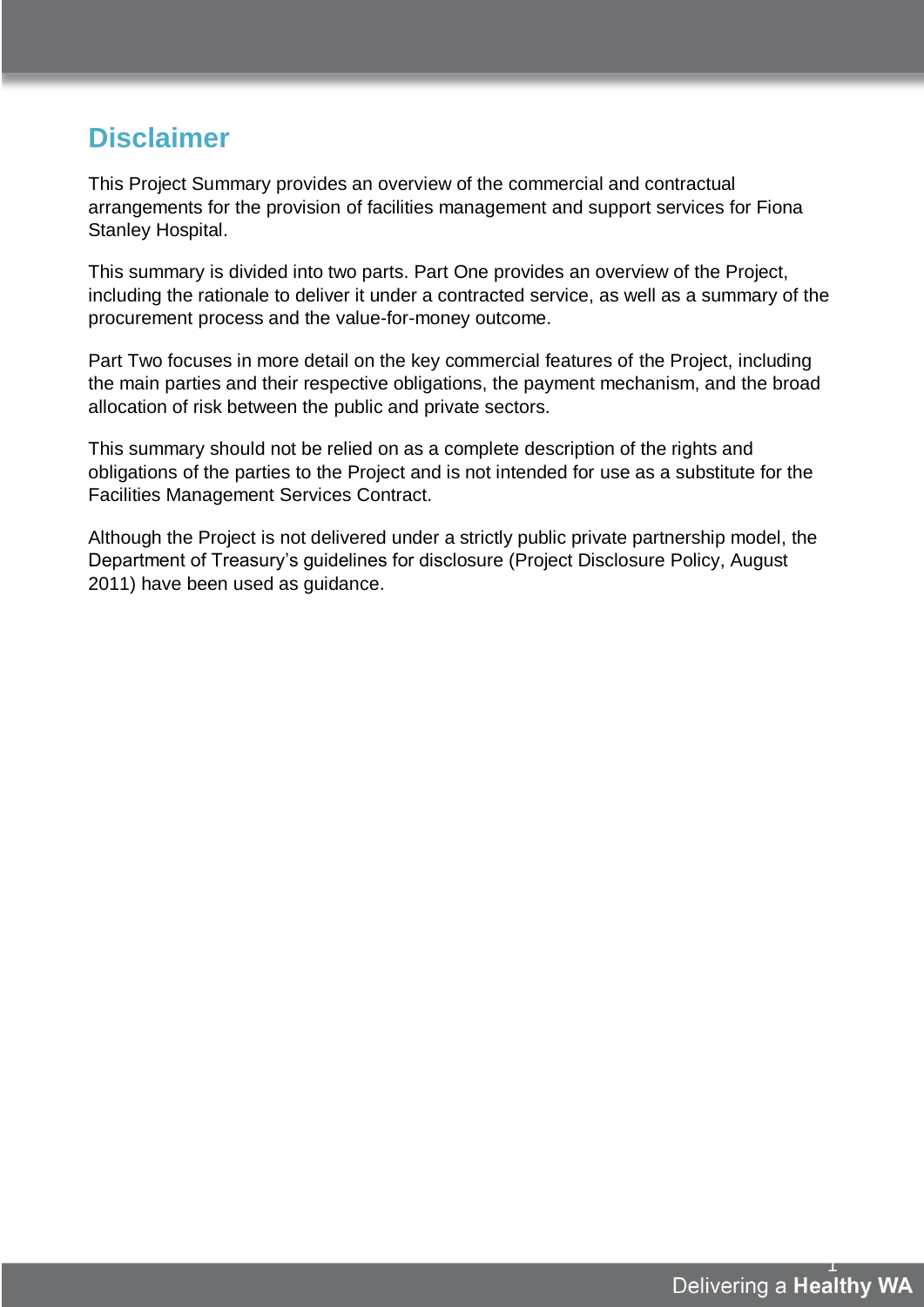## **Table of Contents**

| 1              |      |                                                         |  |
|----------------|------|---------------------------------------------------------|--|
|                | 1.1  |                                                         |  |
|                | 1.2  |                                                         |  |
|                | 1.3  |                                                         |  |
|                | 1.4  |                                                         |  |
|                |      |                                                         |  |
|                |      |                                                         |  |
|                |      |                                                         |  |
|                |      |                                                         |  |
|                |      |                                                         |  |
|                |      | 1.4.6 Pre-selection Proposal and Negotiation Process 10 |  |
|                |      |                                                         |  |
|                | 1.5  |                                                         |  |
|                |      |                                                         |  |
|                |      |                                                         |  |
|                |      |                                                         |  |
| $\overline{2}$ |      |                                                         |  |
|                | 2.1  |                                                         |  |
|                | 2.2  |                                                         |  |
|                | 2.3  |                                                         |  |
|                | 2.4  |                                                         |  |
|                | 2.5  |                                                         |  |
|                | 2.6  |                                                         |  |
|                | 2.7  |                                                         |  |
|                | 2.8  |                                                         |  |
|                | 2.9  |                                                         |  |
|                | 2.10 |                                                         |  |
|                | 2.11 |                                                         |  |
|                |      |                                                         |  |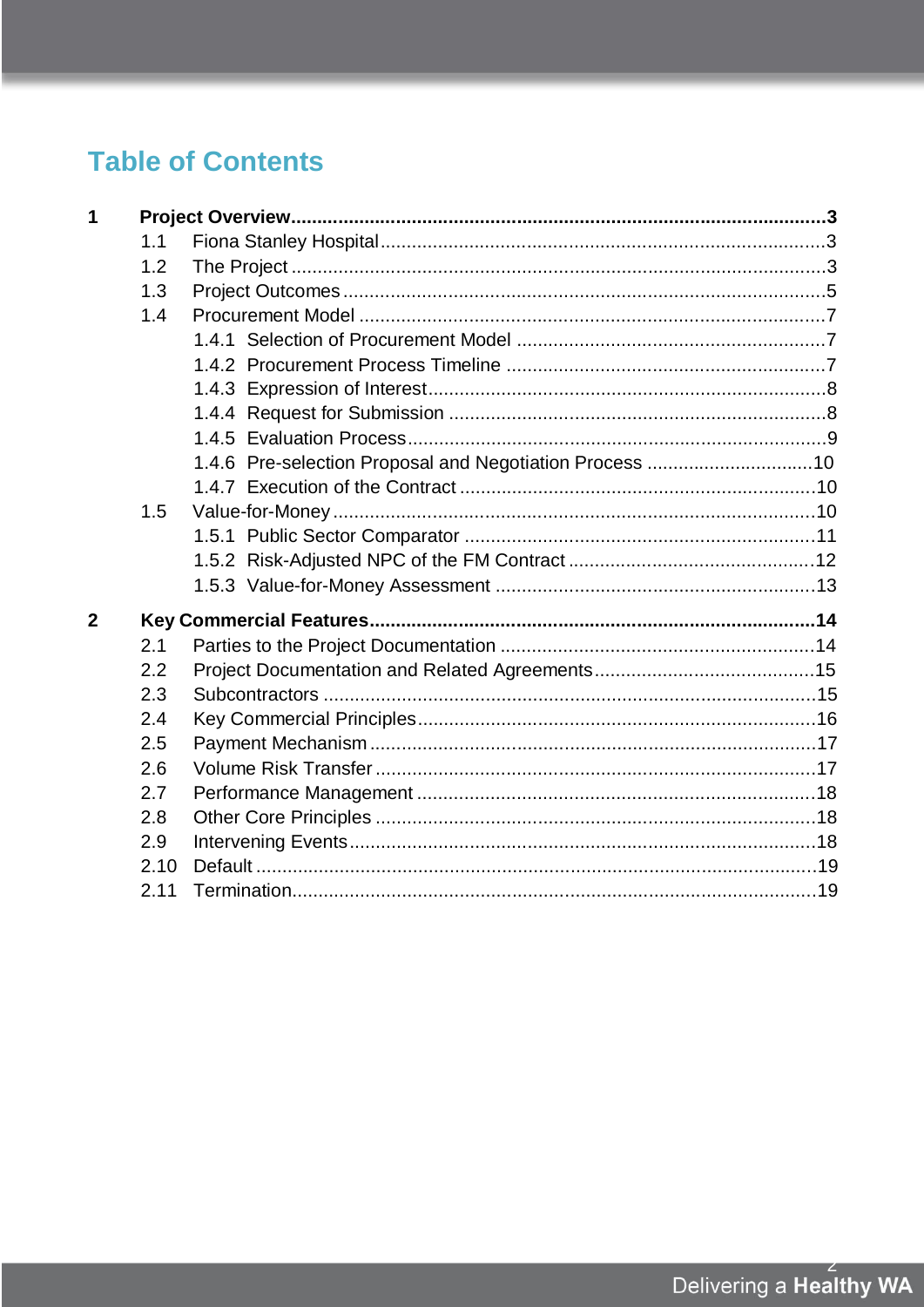## **1 Project Overview**

## **1.1 Fiona Stanley Hospital**

Fiona Stanley Hospital ("FSH") is a new 783 bed modern tertiary health campus for public patients currently under construction in Murdoch, Western Australia. The hospital will open in 2014, and will be the major tertiary hospital in the south metropolitan area, offering health care services to communities south of Perth and across the State.

FSH will provide:

- 643 beds, plus 140 beds in the State rehabilitation service;
- a full range of acute medical and surgical services;
- the State burns service:
- the State rehabilitation service:
- state-of-the-art emergency care which will support a major trauma centre;
- comprehensive cancer services including radiotherapy treatment facilities, medical oncology, and haematology;
- renal transplantation and dialysis services;
- a mental health unit with a secure wing and a mother and baby unit;
- obstetrics and neonatology services;
- paediatric services;
- facilities for pathology, bio-medical engineering and cell tissue manufacturing;
- a modern medical imaging centre that will provide fast and accurate information to clinicians; and
- a world-class medical research facility to be built in conjunction with universities and the Western Australian Institute for Medical Research.

Doctors, nurses and allied health professionals will be employed by WA Health.

## **1.2 The Project**

The Project relates to the provision of facilities management and support services for the FSH. The provision of such services is vital to the successful commissioning and ongoing operation of FSH.

FSH will be one of the most technologically sophisticated hospitals in Australia. As such, its services will be based on the latest innovative hospital work practices. To achieve this, many of the services and supporting technology must be developed in the context of WA Health for the first time.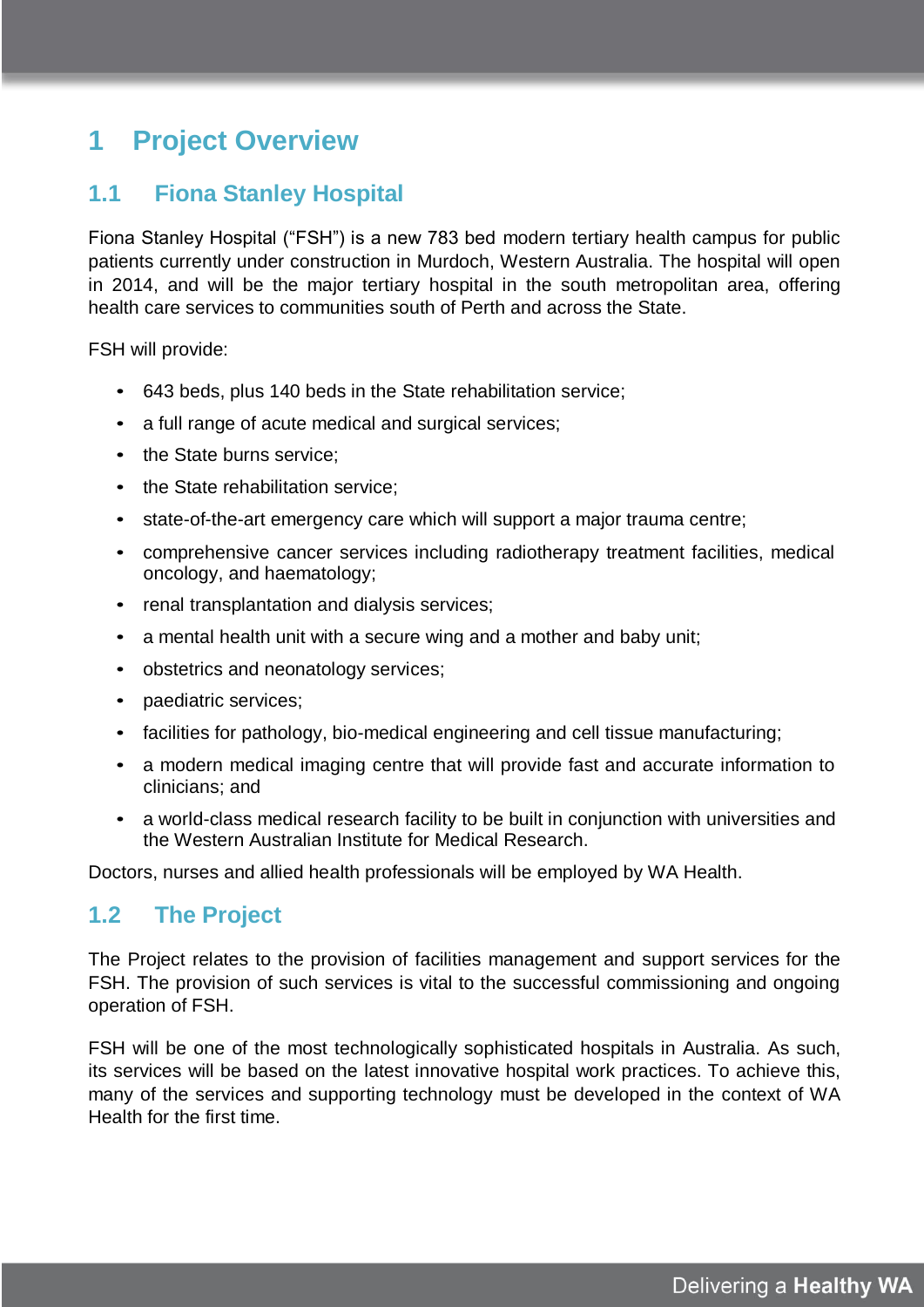The breadth and complexity of the required non-clinical service reforms is such that it is unlikely that WA Health has the systems, capacity or experience to deliver innovations comparable to a private service provider, particularly given the public sector's commitment to a significant area-wide reconfiguration of its clinical services prior to the opening of FSH in 2014.

As such, following a rigorous procurement and evaluation process, the Minister for Health for and on behalf of the State of Western Australia (the "State") entered into a Facilities Management Services Contract ("FM Contract") with Serco Australia Pty Ltd ("Serco") in July 2011 to deliver the Project. Under the FM Contract, Serco will integrate non-clinical services through state-of-the-art technology to ensure the smooth running of the whole hospital.

The term of the FM Contract is 10 years, with two 5 year options to extend, exercisable at the Principal's discretion. The Project term involves the following three periods:

- Pre-Operational Period the period from Contract execution (July 2011) to the Transitional Services Commencement Date (December 2013) during which time Serco will conduct all planning and procurement required to establish the Services prior to practical completion of FSH;
- Transitional Period the period from the Transitional Services Commencement Date (December 2013) to the Operations Commencement Date (April 2014) during which time Serco will provide planning and Service provision prior to commencement of operations; and
- Operational Period the period from the Operations Commencement Date (April 2014), when FSH opens to the public, to the expiry of the Term, including 2 fiveyear extension options (June 2030).

The signing of the FM Contract sufficiently ahead of the FSH's opening in 2014 means Serco will be able to work closely with the hospital project team to establish and test its equipment, services, technology and systems, as well as undertake recruitment and training of staff prior to commissioning of the hospital.

The four main components that will be run by Serco at FSH are:

- management, procurement and integration services;
- hard facilities management services;
- soft facilities management and support services; and
- information and communications technology ("ICT") services.

The table below provides a summary of the key aspects of the Project.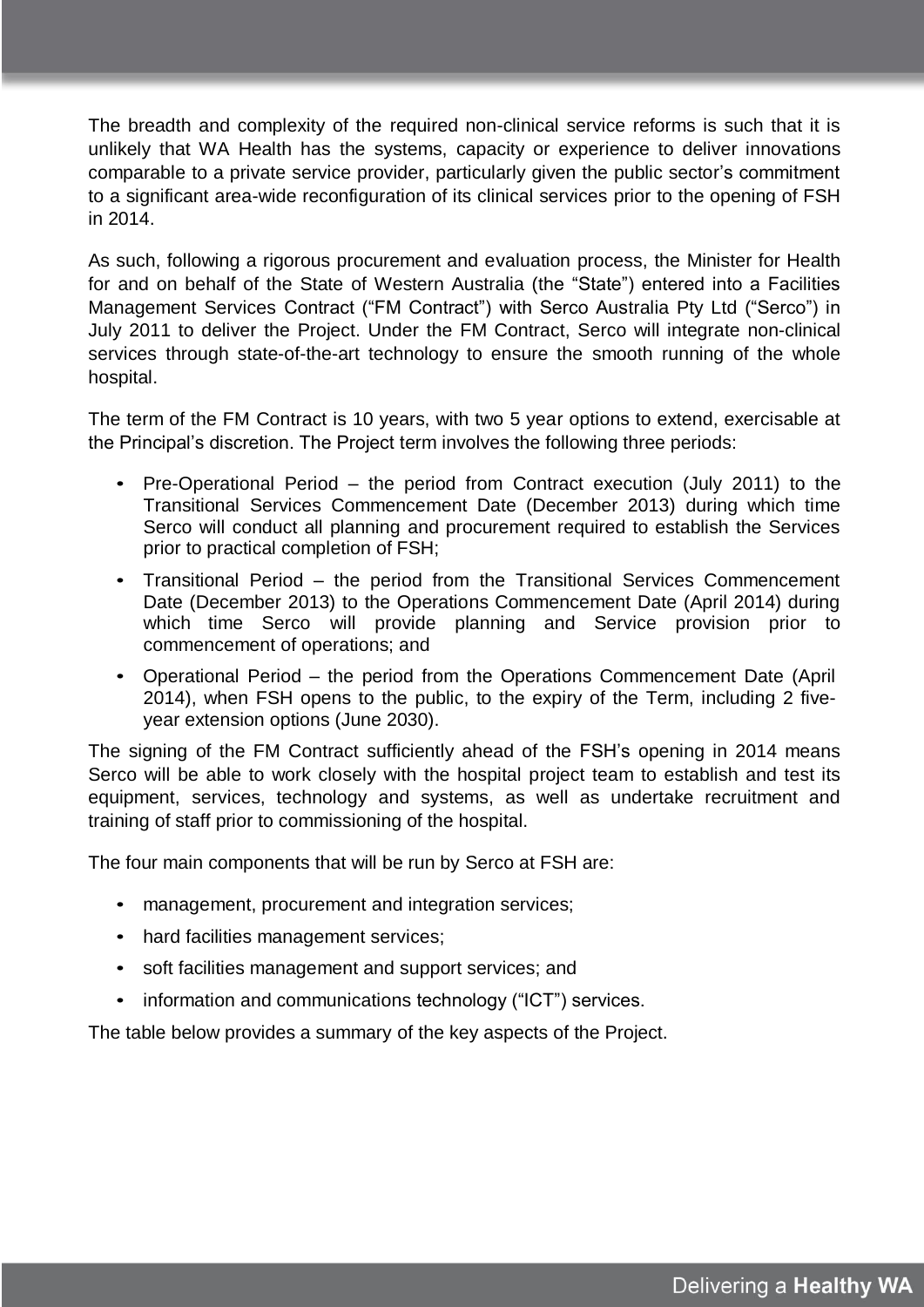| <b>FSH FACILITIES MANAGEMENT SERVICES PROJECT</b> |                                                                                 |  |
|---------------------------------------------------|---------------------------------------------------------------------------------|--|
| <b>Key Parties</b>                                |                                                                                 |  |
| Principal                                         | The Minister for Health, for and on behalf of<br>the State of Western Australia |  |
| <b>Facilities Manager</b>                         | Serco Australia Pty Ltd                                                         |  |
| Guarantor                                         | Serco Group plc                                                                 |  |
| Equipment Financier                               | Commonwealth Bank of Australia                                                  |  |
| <b>Key Components</b>                             |                                                                                 |  |
| <b>Contract Term</b>                              | 10 years plus two 5 year extension options<br>(at Principal's discretion)       |  |
| <b>Contracted Services</b>                        | 28 integrated non-clinical services (detailed in<br>Section 1.3).               |  |

#### **Table 1: FSH FM Contract – Key Aspects**

## **1.3 Project Outcomes**

Serco is responsible for the delivery of 28 integrated non-clinical services ("Services") as per the service specifications and key performance indicators ("KPIs") detailed in the FM Contract. The following table identifies these Services.

| <b>SERVICE</b>                                         | <b>DETAILS</b>                                                                                                                                                                                                                         |
|--------------------------------------------------------|----------------------------------------------------------------------------------------------------------------------------------------------------------------------------------------------------------------------------------------|
| Audio Visual                                           | Includes deployment and security of audio visual equipment and all<br>telehealth requirements                                                                                                                                          |
| Cleaning                                               | Includes all clinical and non-clinical cleaning                                                                                                                                                                                        |
| Electronic Records<br>Management                       | Includes mail room, scanning, filing, storage, security, and<br>management for all non-patient records.                                                                                                                                |
| <b>Energy and Utilities</b>                            | Includes central plant operation/maintenance, mechanical,<br>electrical, and hydraulic services.                                                                                                                                       |
| <b>Estate</b>                                          | Includes fire systems, lifts, security systems, nurse call systems,<br>pneumatic tube systems, first response team for immediate faults,<br>repairs, and minor works.                                                                  |
| <b>External Transport</b>                              | Includes transport of patients and equipment between hospitals and<br>to the community.                                                                                                                                                |
| Grounds Maintenance                                    | Includes gardens maintenance for the entire site.                                                                                                                                                                                      |
| <b>Health Record Management</b><br>and Clinical Coding | Includes scanning of paper-based records and provisional diagnosis<br>coding to assist early discharge.                                                                                                                                |
| Helpdesk and<br>Communications                         | Provides a single point of contact for access to all of the Services<br>and includes coordination of all Service requests and switchboard<br>functions, including coordination of all patient enquiries.                               |
| <b>Human Resource</b><br>Management                    | Selected human resource services for the State's employees and<br>volunteers, including non-clinical training and induction,<br>occupational and safety health, workers compensation and liaison<br>with the Health Corporate Network. |
| <b>ICT</b>                                             | Includes provision of significant enabling technology that will<br>establish FSH as a digital hospital and support and complement WA<br>Health systems.                                                                                |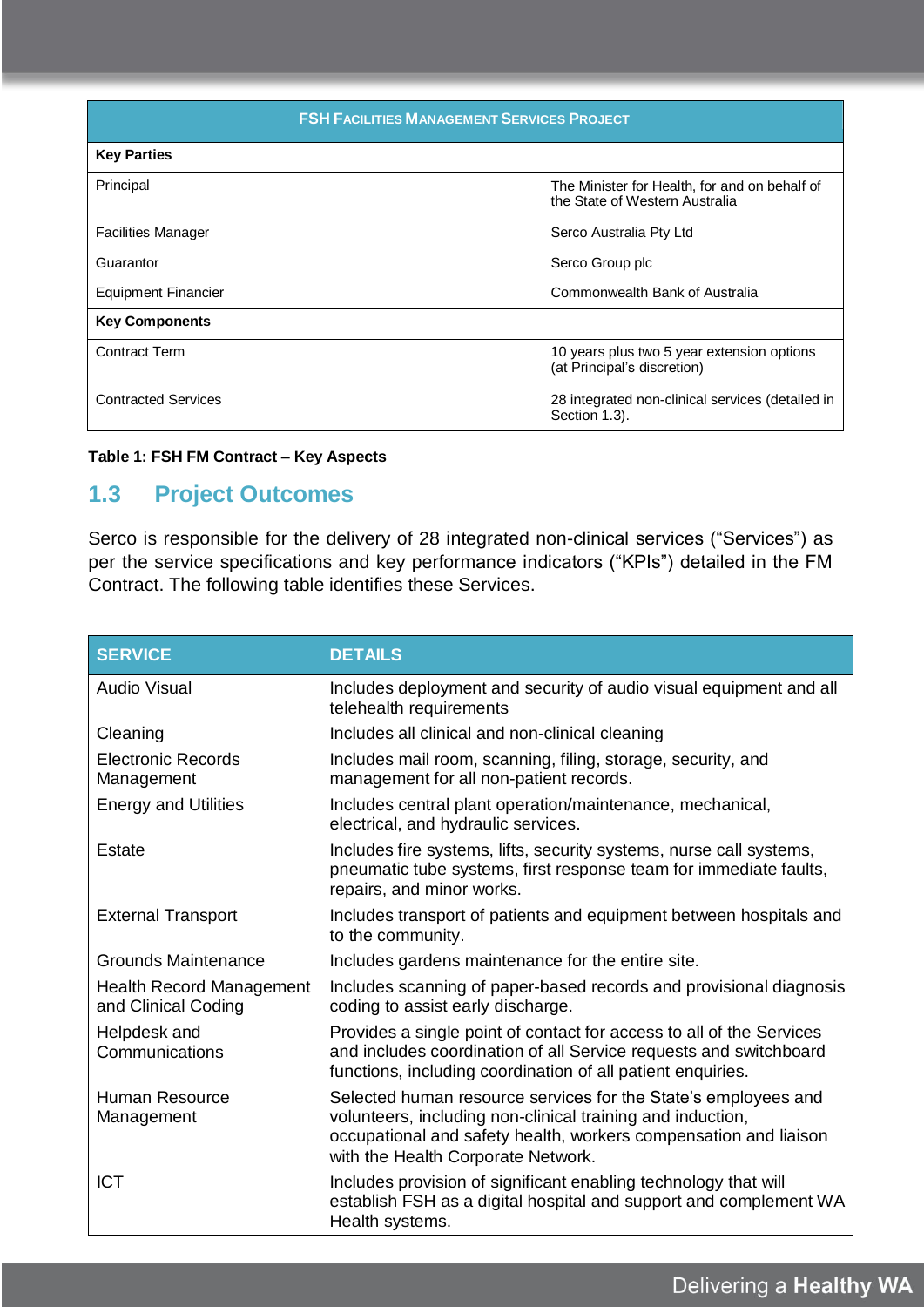| <b>Internal Logistics</b>                | Encompasses most functions currently performed by orderlies and<br>Patient Care Assistants and includes movement of patients,<br>specimens, samples and pathology, and furniture.                               |
|------------------------------------------|-----------------------------------------------------------------------------------------------------------------------------------------------------------------------------------------------------------------|
| Linen                                    | Includes maintenance of adequate linen imprest levels at all times                                                                                                                                              |
| Managed Equipment                        | Includes the procurement, installation, and maintenance of all<br>medical equipment, including supply and accessories, upgrades,<br>enhancements and training.                                                  |
| Management and<br>Integration            | Overarching management required to ensure services are<br>interoperable, with transparent performance reporting                                                                                                 |
| <b>Patient Catering</b>                  | Includes the provision of cooked-fresh meals to patients.                                                                                                                                                       |
| <b>Patient Entertainment</b>             | Includes clinician access to patients' health records at the bedside<br>through a single, swing-arm flat-screen system, with patient access<br>to TV, radio, movies, internet, and meal ordering functionality. |
| <b>Pest Control</b>                      | Includes pest control for the entire site                                                                                                                                                                       |
| Pre-operations                           | Includes all planning and procurement to establish the services prior<br>to practical completion of the hospital.                                                                                               |
| <b>Property Management</b>               | Providing a full property management service for all leasable<br>spaces including retail catering.                                                                                                              |
| Reception                                | Includes information service points in the main hospital building,<br>rehabilitation building, and education building.                                                                                          |
| Safety and Incident<br>Management        | Includes emergency management                                                                                                                                                                                   |
| <b>Scheduling and Billing</b>            | Includes booking of elective theatres and other bookable spaces as<br>well as patient appointments, booking reminders, and a direct billing<br>service                                                          |
| Sterilisation                            | Complete sterilisation service for entire hospital                                                                                                                                                              |
| <b>Supplies Management</b>               | Includes management of a complete supplies solution to achieve<br>best value-for-money outcomes, including delivery.                                                                                            |
| Transitional                             | Includes planning and service provision after practical completion<br>and prior to commencement of operations.                                                                                                  |
| <b>Vehicle and Traffic</b><br>Management | Includes all traffic flows, incidents, parking on site, staff permits,<br>infringements, and fines.                                                                                                             |
| Waste Management                         | Including waste segregation, storage, and disposal.                                                                                                                                                             |

#### **Table 2: Facilities Management Contracted Services**

The following two additional facilities management services for which Serco did not bid are not included in the FM Contract and will be procured separately:

- Child care to include at least 90 child care places for hospital employees; and
- Fleet management to include procurement and management of the Government vehicle fleet for FSH.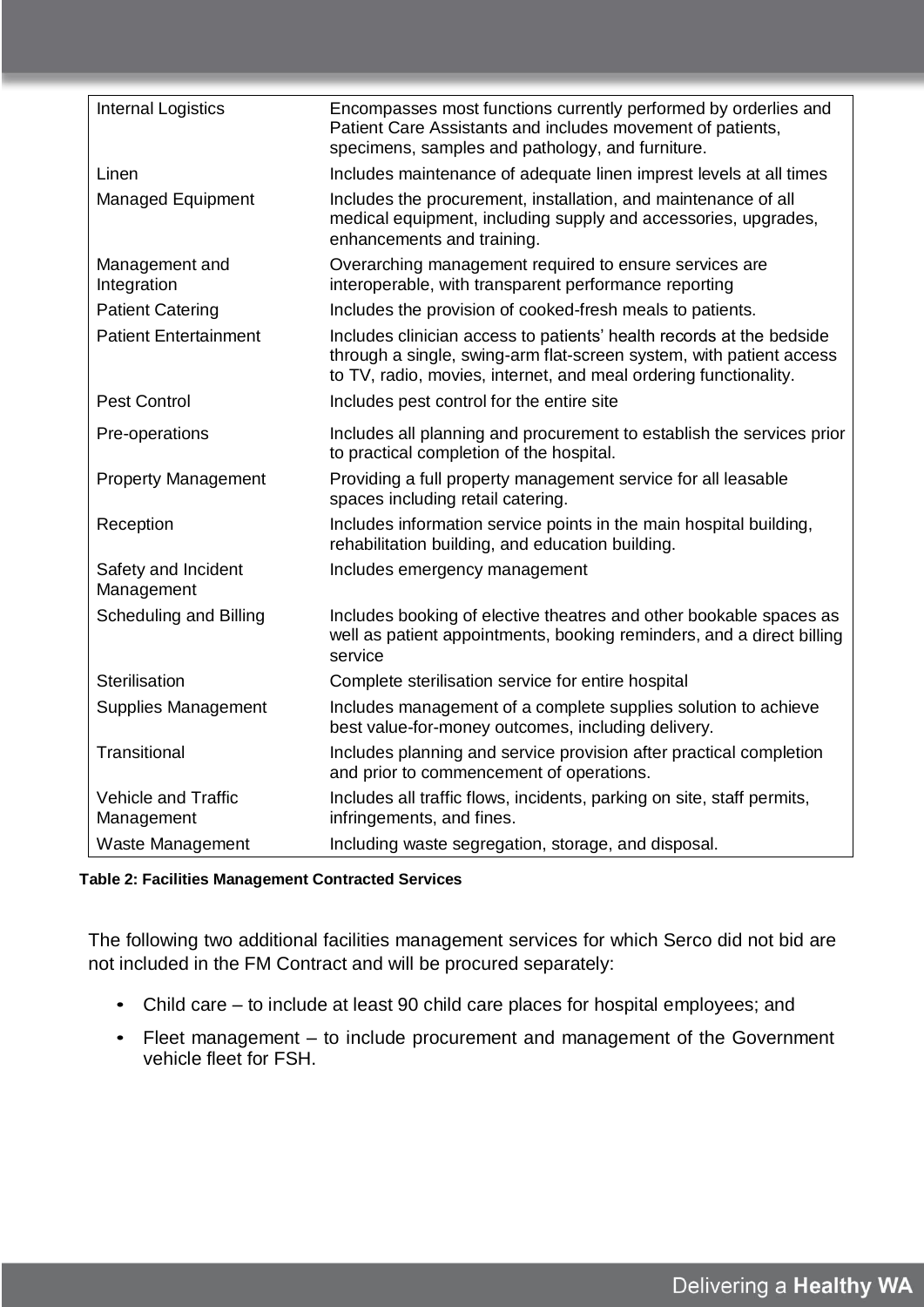Serco is also responsible for the provision of an integrated asset solution ("Asset Solution") that involves Serco procuring, financing, and maintaining the fixtures and equipment required by FSH to commence operations ("Assets"). This relates to all the equipment necessary to perform the non-clinical services ("FM Equipment"), as well as certain fixtures, fittings, and equipment for the Principal ("Principal's Equipment").

As a number of the Assets will not be required until the commissioning of FSH, the Contract includes procurement mechanisms that allow the State to retain the ability to respecify the Assets to allow for product changes, technology and market movements.

## **1.4 Procurement Model**

As stated previously, WA Health approved the delivery of facilities management and support services at FSH via a contract with Serco following a rigorous procurement and evaluation process as well as detailed and productive negotiations.

The procurement process is described in detail below.

#### **1.4.1 Selection of Procurement Model**

The State undertook an open and competitive procurement process to award the contract for the delivery of facilities management and support services. The procurement process was implemented in accordance with relevant State tendering guidelines.

The procurement strategy was endorsed by the Government's Major Health Infrastructure Projects ("MHIP") Steering Committee in July 2009. The FSH team formed a working group consisting of members from the State Solicitor's Office ("SSO"), Department of Treasury and Finance Strategic Projects ("DTF-SP") and Government Procurement ("DTF-GP"), and the FSH Project Team to progress the supporting documentation for the Expression of Interest ("EOI"), Request for Submission ("RFS") and evaluation process, and contract negotiation process.

The members of the working group representing the DTF and SSO endorsed the Procurement Plan and the EOI and these were subsequently endorsed by the MHIP Steering Committee on 16 September 2009.

The Government approved the procurement strategy in November 2009.

The FSH Facilities Management Working Group provided oversight to the evaluation panel that assessed all industry responses to the EOI and RFS and, ultimately, endorsed the draft evaluation report.

### **1.4.2 Procurement Process Timeline**

A summary of the phases and timing of the procurement process is provided in the table below. Each phase is then discussed in more detail in the following sections.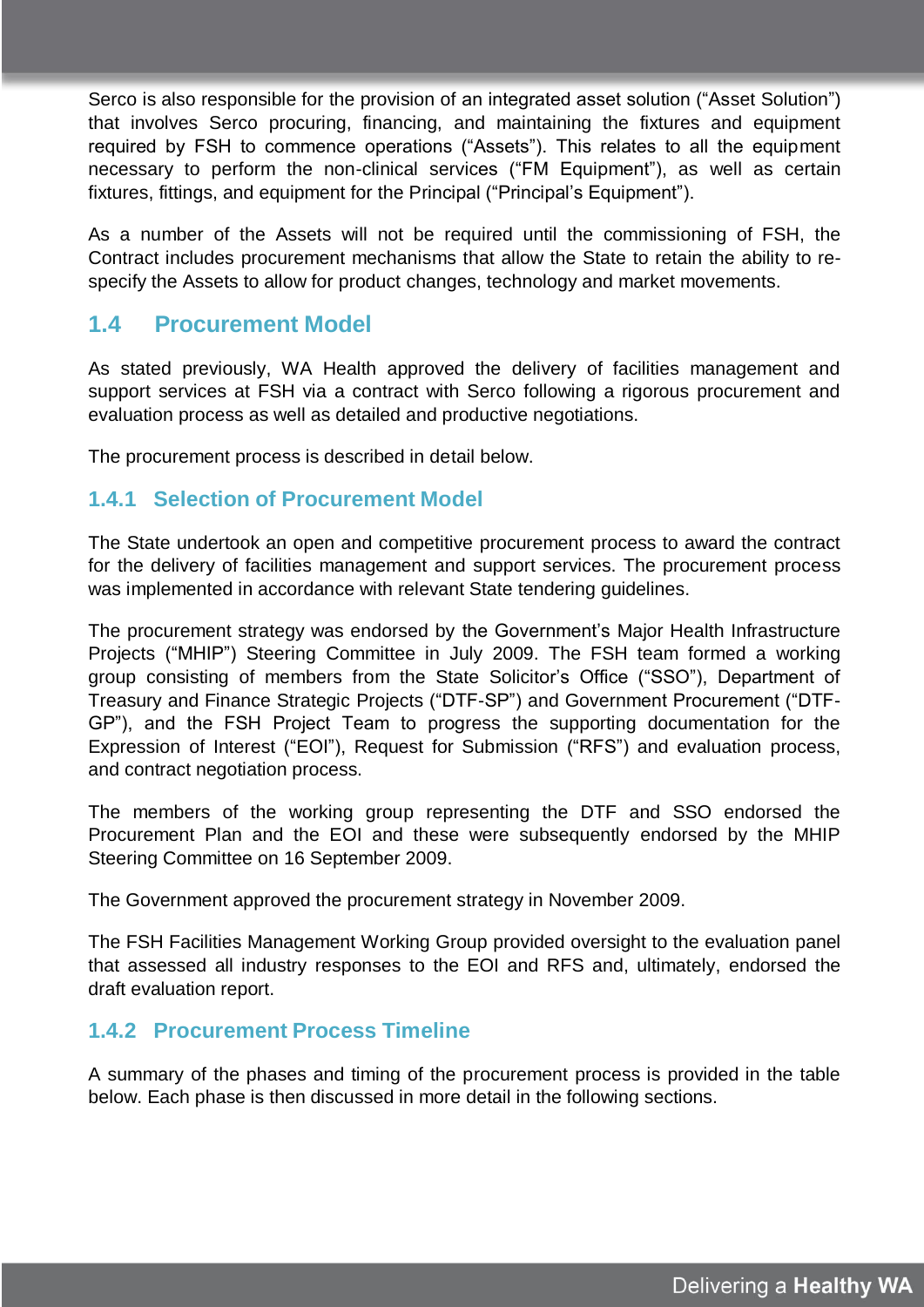| <b>EVENT</b>                                                  | <b>DATE</b>                  |
|---------------------------------------------------------------|------------------------------|
| <b>EOI Phase</b>                                              | November 2009 - January 2010 |
| Release of invitation for EOI                                 | 4 November 2009              |
| Closing date for submission of EOIs                           | 17 December 2009             |
| Completion of EOI evaluation and short-listing of respondents | 27 January 2010              |
| Short-listed respondents notified                             | 29 January 2010              |
| <b>RFS Phase</b>                                              | February 2010 - May 2010     |
| Release of RFS                                                | 19 February 2010             |
| Closing date for responses to RFS                             | 31 May 2010                  |
| <b>Evaluation Process</b>                                     | June 2010 - October 2010     |
| <b>Pre-selection Proposal and Negotiations Process</b>        | October 2010 - June 2011     |
| <b>Execution of the Contract</b>                              | <b>July 2011</b>             |

**Table 3: Procurement Process Timeline**

## **1.4.3 Expression of Interest**

The State Government advertised for EOIs for the provision of facilities management and support services at FSH on 4 November 2009.

The purpose of the EOI phase was to identify a shortlist of respondents to participate in the RFS process and confirm the services structure for the RFS. The EOI invitation provided an indicative services structure only.

The EOI assessment was undertaken by senior management within the FSH Project Team, commercial advisors, and legal advisors, and included oversight from a probity advisor and a senior officer from the DTF. The process involved rigorous assessment against the criteria in the EOI documentation, as well as referee checks with reference site nominees.

As part of the EOI assessment, three respondents were short-listed for the RFS phase.

### **1.4.4 Request for Submission**

A request for detailed submissions was issued to the three short-listed respondents on 19 February 2010.

The RFS invitation fully documented the desired outcomes of the proposed FM Contract and included service specifications and KPIs for each of the Services.

One respondent formally withdrew from the process on 2 March 2010. Submissions were received from the two remaining short-listed respondents by the closing date, 31 May 2010.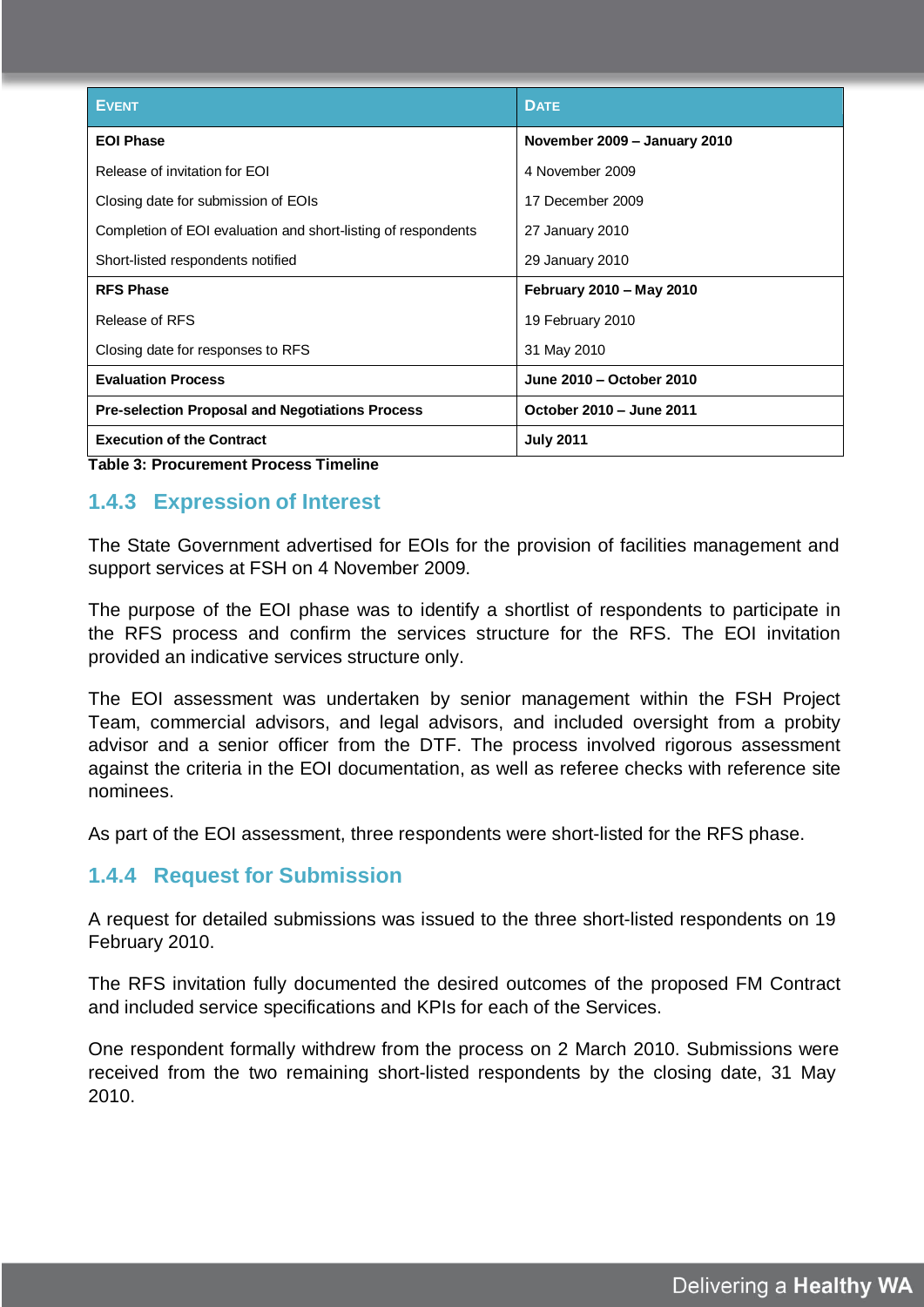## **1.4.5 Evaluation Process**

An evaluation panel comprising senior representatives of the FSH Project Team with a broad range of expertise thoroughly assessed and interrogated the proposals submitted by the short-listed respondents.

The evaluation panel undertook a detailed assessment of each submission involving:

- desktop evaluations of the responses, including assessments of each of the management plans and service plans (the respondents' service plans were required to address the detailed service specifications that had been developed by the State). A range of specialist staff from the FSH Project Team and South Metropolitan Area Health Service ("SMAHS") provided input into assessment of the service plans;
- two-day non-commercial workshops with each of the respondent teams (involving up to 24 respondent representatives) to further assess each respondent's experience, organisational/team capacity, and their proposed service solutions and methodologies;
- evaluations against the documented criteria;
- site visits to 16 hospital reference sites nominated by respondents in Scotland, England, New South Wales, and Victoria. This included reference sites nominated for key subcontractors. These site visits proved an invaluable component of the assessment process in confirming the evaluation panel's assessment of the respondents' solutions;
- a separate price assessment, which was undertaken in parallel with the evaluation of service solutions;
- a commercial review and a significant ICT review;
- a legal and commercial departures assessment undertaken by the SSO, advised by external legal and commercial advisers; and
- two-day commercial workshops with each respondent to assess the commercial departures outlined in their submissions.

The outcomes of specialist reviews, all undertaken by experts in their respective fields, were also incorporated into the evaluation. These reviews assessed:

- the ICT implications of service solutions proposed by respondents;
- any variations between the service specifications and the respondents' service solutions that had commercial implications; and
- any commercial impact of the respondents' service solutions.

The extensive and detailed evaluation process – which included assessment of service solutions, commercial issues, and financial modelling - concluded that the proposal from Serco represented the best option for service delivery and the lowest price and, therefore, the best value-for-money for the State.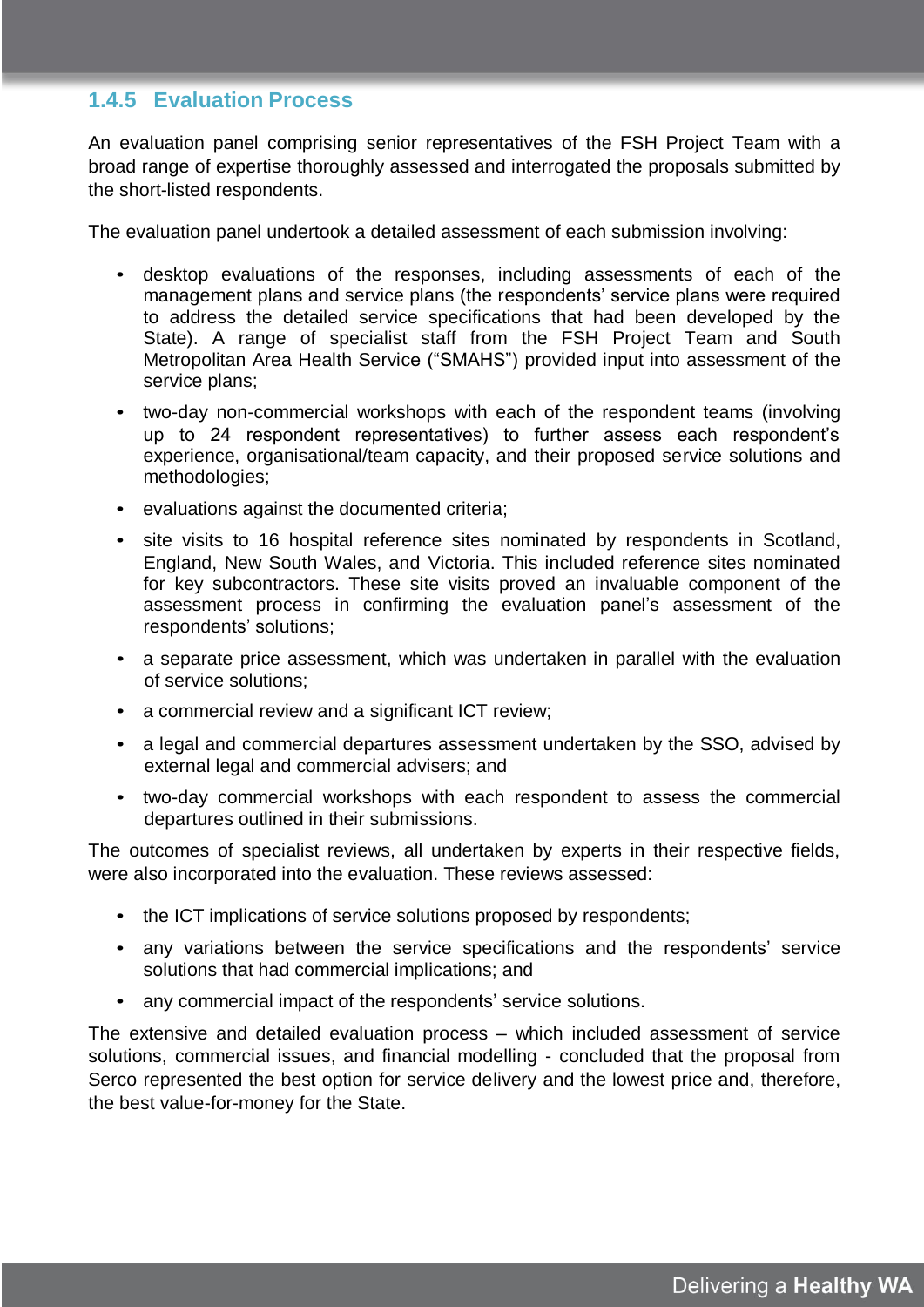## **1.4.6 Pre-selection Proposal and Negotiation Process**

The evaluation report recommended that Serco be appointed as Preferred Respondent and to enter into a negotiation process in accordance with the provisions of the RFP, which was endorsed by the:

- State Tender Review Committee ("STRC") on 1 September 2010. The STRC provided a letter of endorsement to the Director General, Department of Health (as the accountable authority) for his consideration in finalising the approval process;
- Facilities Management Working Group, chaired by the FSH Executive Director, on 3 September 2010;
- Project Control Group, chaired by the Chief Executive, SMAHS, on 15 September 2010; and
- MHIP Steering Committee, chaired by the Director General, Department of Health, on 22 September 2010.

A six-person contract negotiation team was then identified, comprising senior personnel from SMAHS and the FSH Project Team. The Chief Executive, SMAHS was the executive sponsor of the contract negotiation process.

A series of specialist working groups, involving operational staff from across SMAHS and the FSH Project Team, reviewed the initial drafts of Serco's service plans and provided input to the negotiation team regarding the proposed service solutions.

The State's negotiation team met intensively with Serco's negotiators from October 2010 through to June 2011 and resolved key areas, including governance, commercial matters, and service solutions. It also addressed key risk areas and opportunities identified during the evaluation process.

## **1.4.7 Execution of the Contract**

The FM Contract between the Minister for Health and Serco Australia was signed in July 2011.

The contract includes rigorous documented performance standards that are comparable with other high-performing hospitals in Australia.

## **1.5 Value-for-Money**

An assessment of the value-for-money of the FM Contract was conducted by making an assessment of the net present cost ("NPC") of the Public Sector Comparator ("PSC") versus the risk-adjusted NPC of the FM Contract over the full term of the FM Contract, including the 2 five-year extension options (20 years). The details of this assessment are provided in the following sections.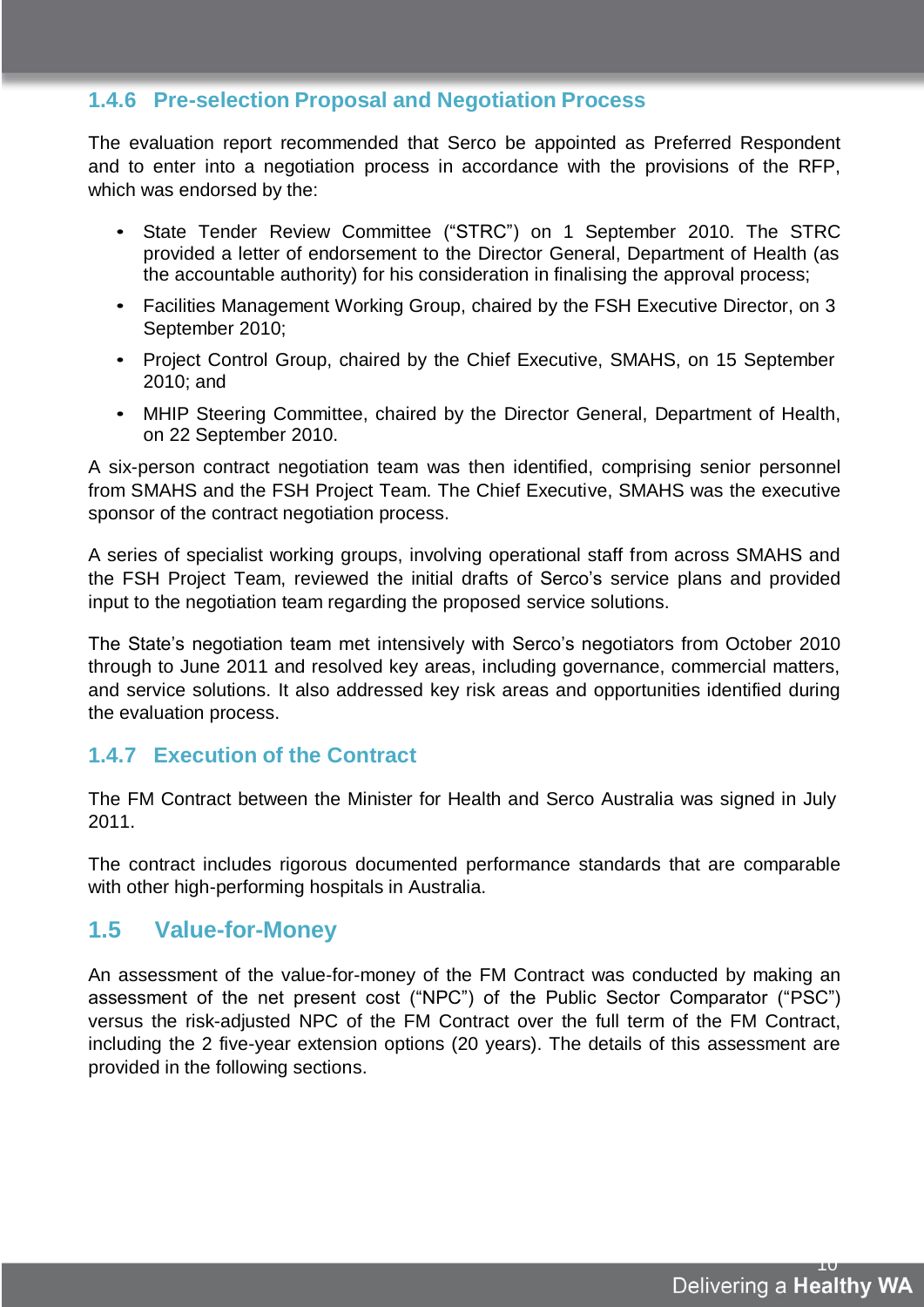### **1.5.1 Public Sector Comparator**

The PSC is the hypothetical risk-adjusted cost if a project were to be conducted by government. The PSC provides a benchmark against which the State can compare the proposed contract, to determine whether the proposed contract provides value-for-money.

The PSC has the following four core elements that are required to be determined:

- Raw PSC provides a base costing under the public procurement method where the underlying asset or service is delivered by the public sector. This includes delivering the service over the same period as the proposed contract term and to a defined performance standard as required under the output specification.
- Competitive Neutrality adjustments to remove any net competitive advantages that accrue to a government business by virtue of its public ownership.
- Transferable Risk the optimal allocation of risk is a key objective in the structuring of a private sector delivery. The value of Transferable Risk to government needs to be included in a PSC to allow for a like-with-like value-for-money assessment with private sector bids.
- Retained Risk any risk not to be transferred to the private sector is retained by the State. The cost of Retained Risk should be included to provide a comprehensive measure of the full cost to government in a PSC.

The PSC has the following key characteristics:

- it is expressed as the NPC of a project cash flow based on the specific government discount rate over the required life of the contract;
- it is based on the most likely otherwise form of public sector delivery;
- it is inclusive of Competitive Neutrality adjustments so that there is no net financial advantage between public and private sector ownership;
- it contains a realistic assessment of the value of all material and quantifiable risks that would reasonable be expected to be transferred to bidders if the project is delivered by the private sector; and
- it contains an assessment of the value of the material risks that are reasonably expected to be retained by government if the project is delivered by the private sector.

The PSC represents a hypothetical rather than actual dollar cost to government and is calculated in the following form:

PSC = Raw PSC + Competitive Neutrality + Transferable Risk + Retained Risk

The following table shows the NPC and total cost of the PSC in terms of its four core elements as discussed above, over a term of 20 years (including both 5 year extension options exercisable under the FM Contract).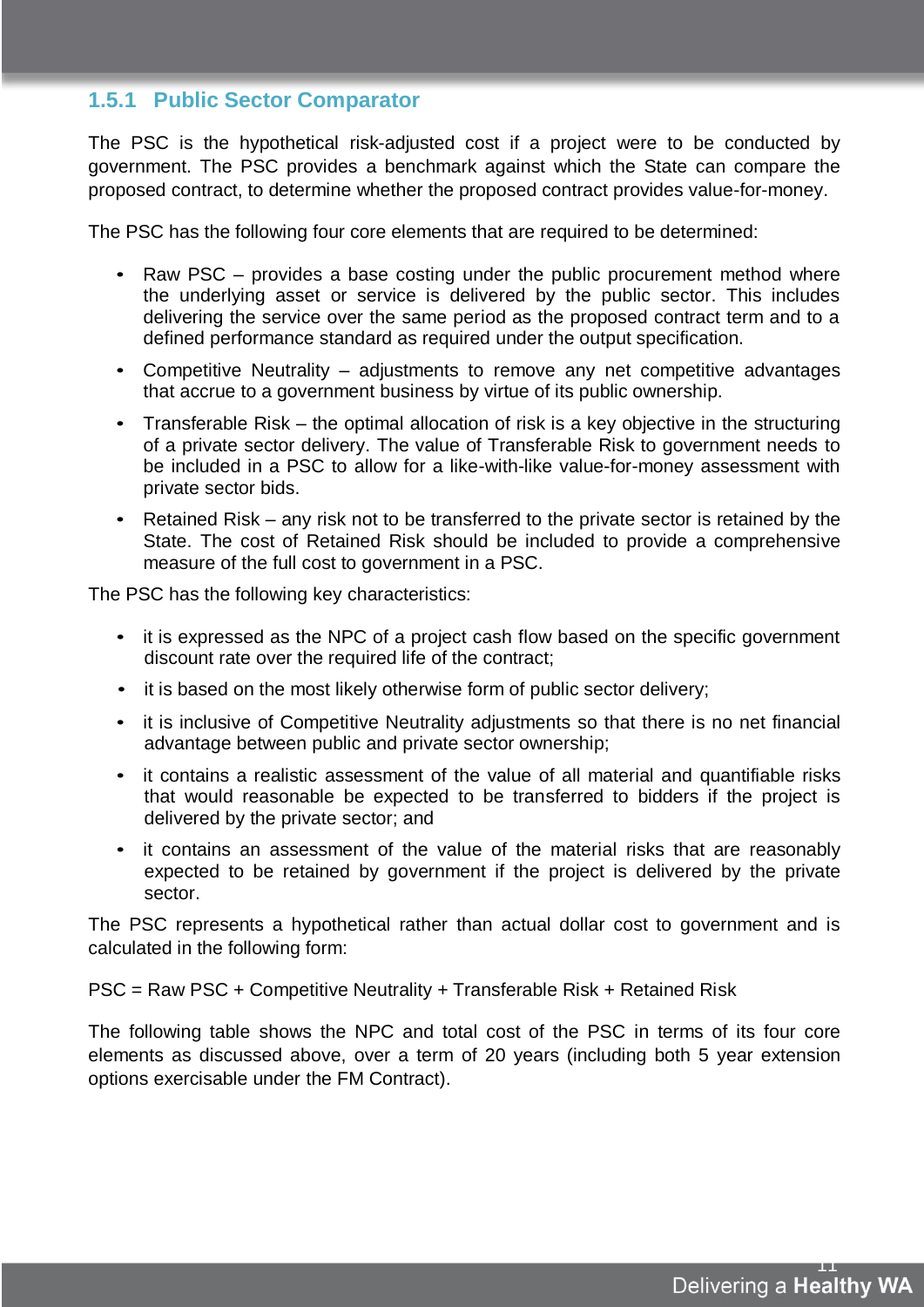| <b>PSC</b>                    | <b>NPC (\$M)</b> | TOTAL COST (\$M) |
|-------------------------------|------------------|------------------|
| Raw PSC                       | \$2,387.4        | \$4,276.9        |
| <b>Competitive Neutrality</b> | \$67.9           | \$127.8          |
| <b>Transferable Risk</b>      | \$299.7          | \$545.3          |
| <b>Retained Risk</b>          | \$142.1          | \$247.6          |
| <b>PSC</b>                    | \$2,897.1        | \$5,197.7        |

**Table 4: Risk-Adjusted NPC and Total Cost of the PSC**

## **1.5.2 Risk-Adjusted NPC of the FM Contract**

The risk-adjusted NPC of the FM Contract is calculated as the NPC of the Serco bid adjusted for State contract management costs and those risks retained by the State, whether or not the Project is undertaken by the private or public sector.

The following table shows the risk-adjusted NPC of the FM Contract over the full 20 year term (including both 5 year extension options).

| <b>RISK-ADJUSTED FM CONTRACT</b>       | NPC (\$M) |  |
|----------------------------------------|-----------|--|
| <b>Total Firm Price</b>                | \$2,213.2 |  |
| <b>State Contract Management Costs</b> | \$26.2    |  |
| <b>Retained Risks</b>                  | \$142.1   |  |
| <b>Risk-adjusted FM Contract</b>       | \$2,381.5 |  |

**Table 5: Risk-Adjusted NPC of the FM Contract**

12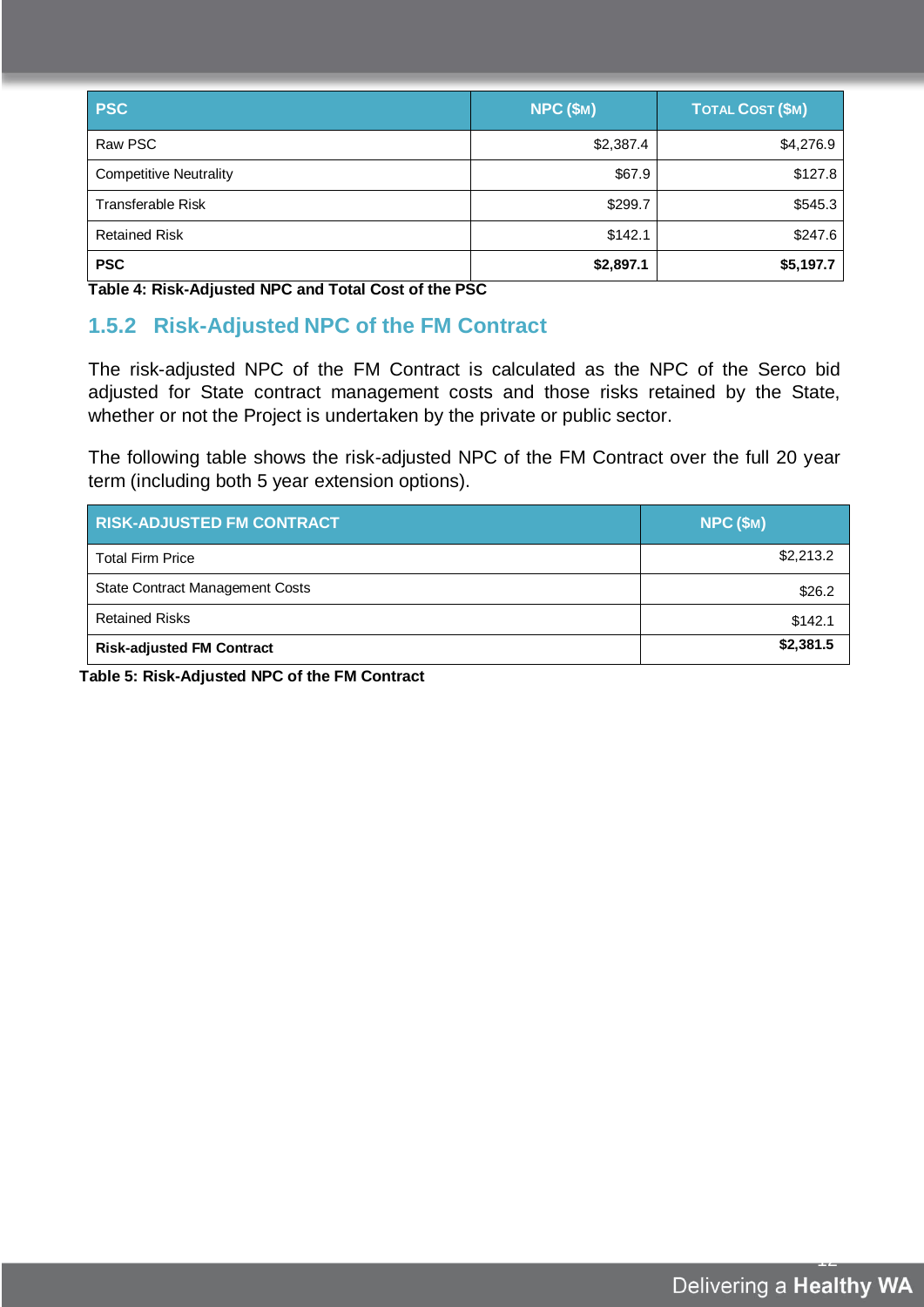## **1.5.3 Value-for-Money Assessment**

The following figure provides a comparison of each of the components of the risk-adjusted NPC under the PSC and FM Contract over the 20 year term.



#### **Figure 1: Value-for-Money**

As demonstrated in the above figure, the FM Contract represents a cost saving of \$515.6 million compared to the PSC, or 18% of the cost under the PSC.

As such, a contracted method for providing the Project (via Serco) demonstrates the better value-for-money to the State.

In addition, the quality of Services documented in the FM Contract provides an opportunity for continuous improvement, based on performance indicators and shared profits (with the State) for innovation. Poor performance, or non-adherence to agreed quality standards, will result in an abatement of revenue to Serco, culminating in potential abatements and the requirement to dismiss poor-performing subcontractors.

The FM Contract also provides an opportunity to leverage Serco's systems development experience, along with its international experience in a range of service industries.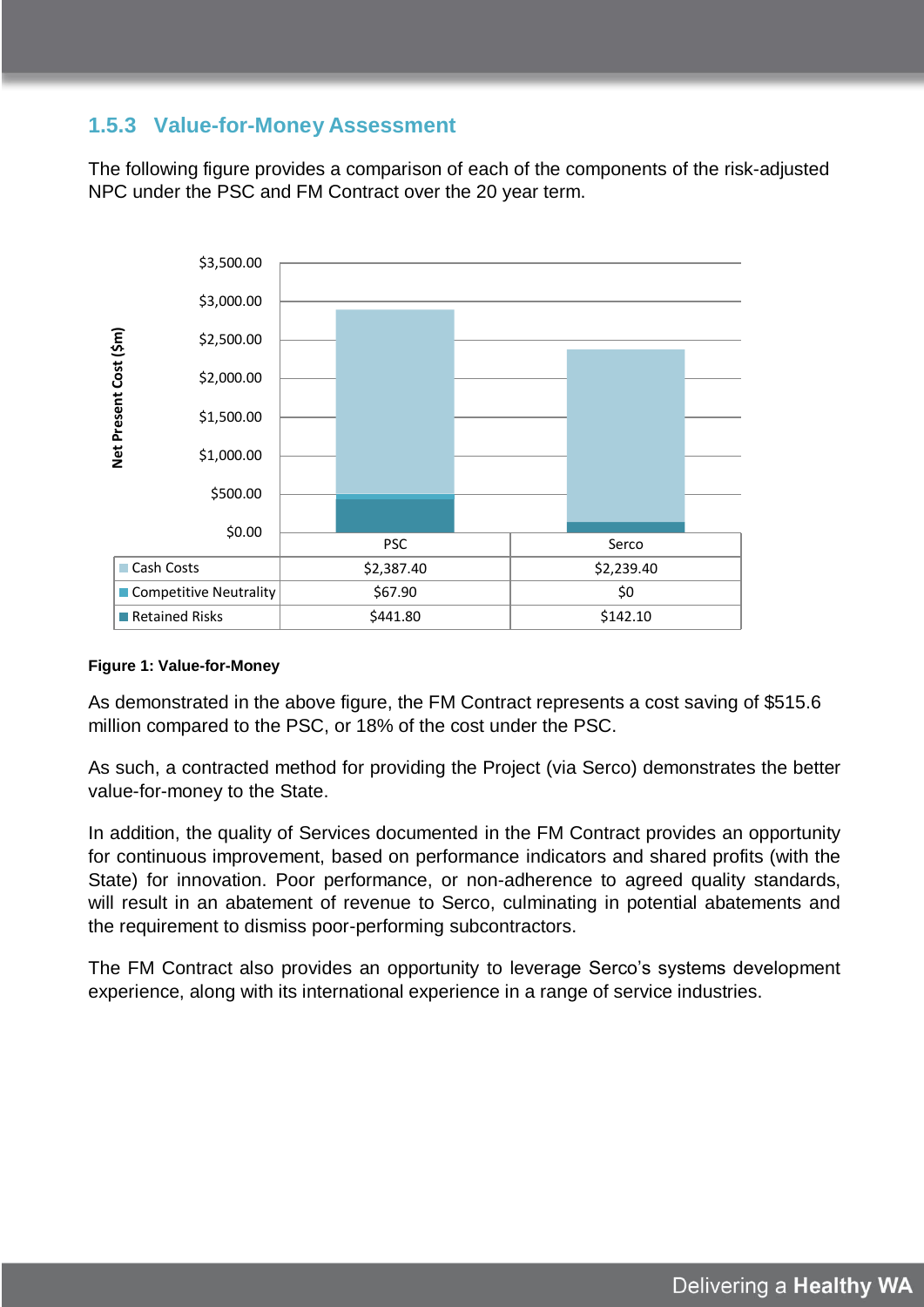## **2 Key Commercial Features**

This section outlines the contractual relationships between the parties involved in the Project. A summary of the key commercial principles, payment mechanism, risk transfer, performance management, and other core commercial principles is provided.

## **2.1 Parties to the Project Documentation**

In July 2011, the State executed the FM Contract with Serco as the Facilities Manager for FSH.

In addition, Serco entered into a Master Lease Agreement with the Commonwealth Bank of Australia ("CBA") to fund the procurement of equipment under the Pre-Operational Period. The equipment that will be funded includes the Principal's Equipment.

Part of the payments received by Serco from the State under the FM Contract will be used to repay the amounts provided by CBA to Serco under the Master Lease Agreement. This arrangement is supported by a Tripartite Agreement executed between the State, Serco and CBA under which the State commits to make payments due under the FM Contract to CBA to satisfy amounts under the Master Lease Agreement.

The relevant parties under the Project documentation are:

**The State (Principal):** The Minister for and on behalf of the State of Western Australia is a signatory to the FM Contract and Tripartite Agreement.

**Serco Australia Pty Ltd (Facilities Manager):** Serco is the organisation that is contracted to deliver the Project, guaranteed by its ultimate UK listed parent company, Serco Group plc. Serco is also a party to the Master Lease Agreement and Tripartite Agreement relating to the provision of the Asset Solution.

**Commonwealth Bank of Australia (Equipment Financier):** The CBA is a signatory to the Master Lease Agreement, under which it will provide funding for the purchase of equipment during the Pre-Operational Period. The CBA is also a signatory to the Tripartite Agreement.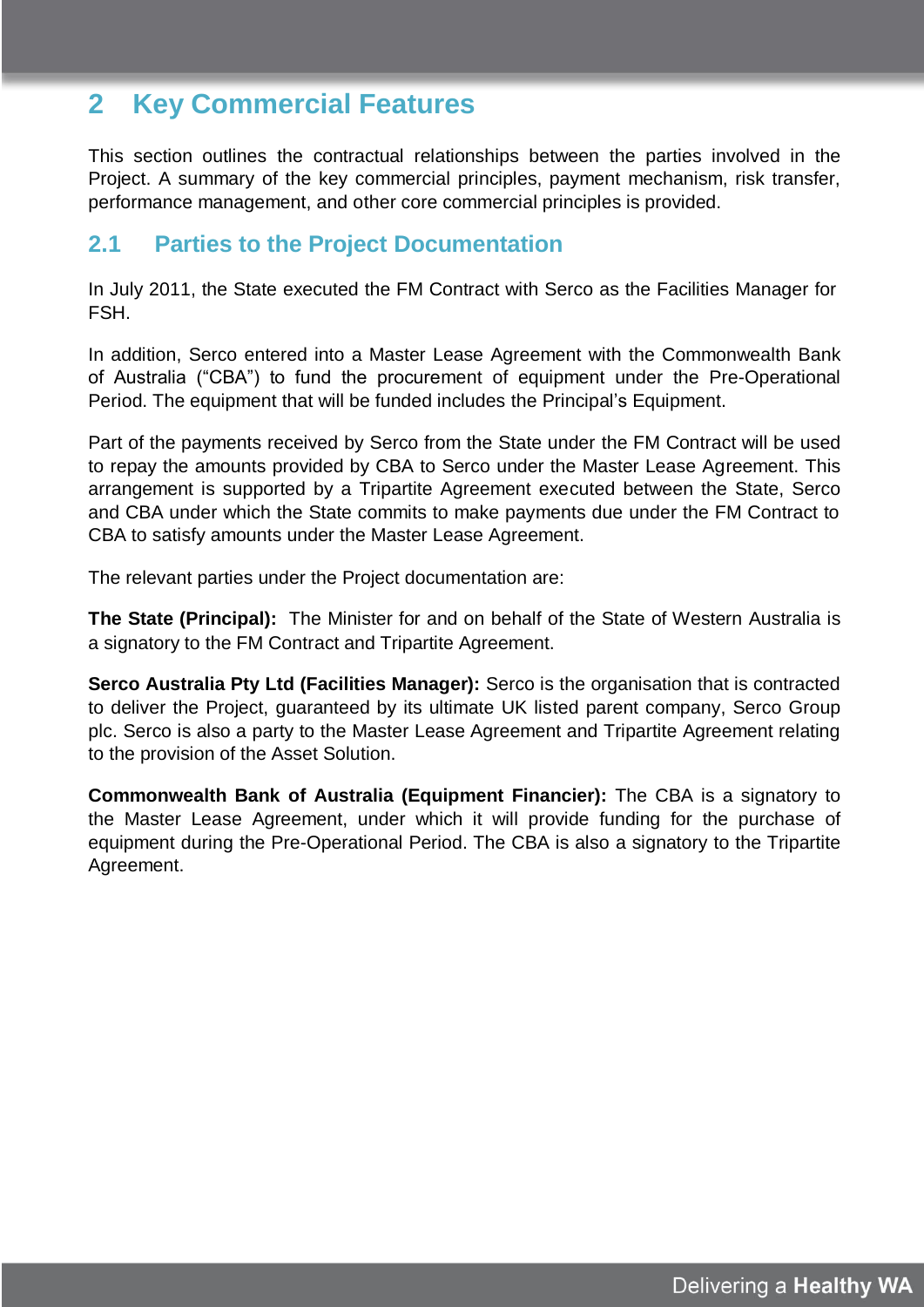The contractual arrangements between the parties are illustrated below.



#### **Figure 2: Contractual Arrangements**

Further details of the project documentation referred to above is provided in the following subsections.

## **2.2 Project Documentation and Related Agreements**

The table below provides the Contracts that the State entered into with Serco for the delivery of the Project.

| <b>NAME</b>                 | <b>PARTIES</b>                                                   | <b>DESCRIPTION</b>                                                                                                                                                                    |
|-----------------------------|------------------------------------------------------------------|---------------------------------------------------------------------------------------------------------------------------------------------------------------------------------------|
| <b>FM Contract</b>          | The State<br>$\bullet$<br>Serco<br>$\bullet$                     | This is the main Contract that sets out the key rights<br>and responsibilities of Serco and the State.                                                                                |
| Master Lease Agreement      | Serco<br>$\bullet$<br>CBA<br>$\bullet$                           | This Agreement sets out the key rights and<br>responsibilities of Serco and the CBA in relation to the<br>funding of equipment procured under the Pre-<br>Operational Period.         |
| <b>Tripartite Agreement</b> | The State<br>$\bullet$<br>Serco<br>$\bullet$<br>CBA<br>$\bullet$ | This Agreement sets out the key rights and<br>responsibilities of the State, Serco and CBA in relation<br>to the funding of equipment procured during the Pre-<br>Operational Period. |

**Table 6: Project Documentation**

## **2.3 Subcontractors**

Serco may, with the approval of the Principal, engage subcontractors to perform part of its obligations under the FM Contract, including the performance of works or services. Subcontractors may also be engaged to supply materials, services, goods, or equipment to enable Serco to undertake its obligations.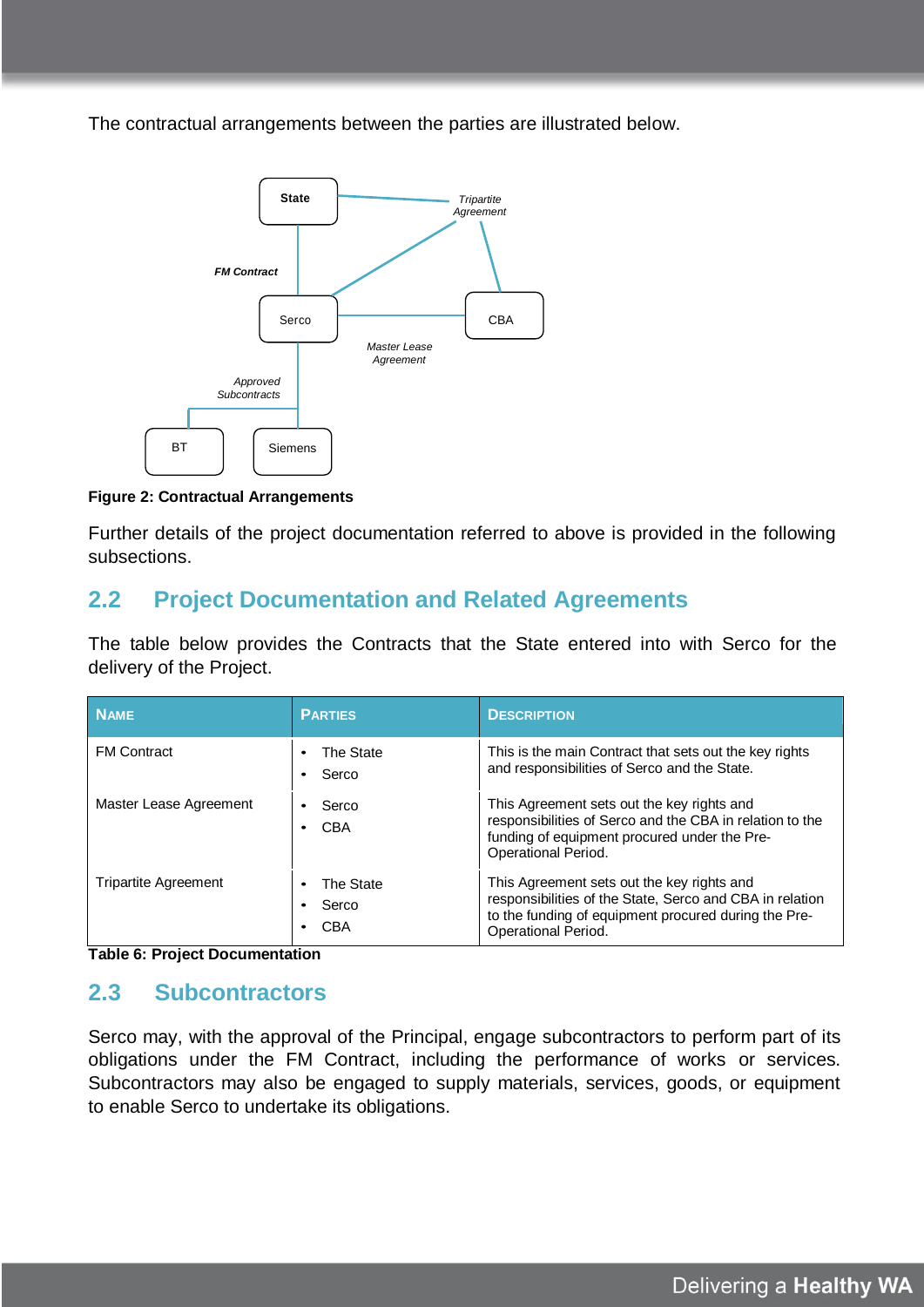Each such subcontractor must be an experienced, creditworthy, reputable, and competent party that hold all necessary registrations or licences and has sufficient resources to deliver its obligations under the subcontract.

Notwithstanding the above, Serco may not subcontract the performance of any of the Management and Integration Service.

Subcontracts that were approved as part of the execution of the FM Contract include:

- a subcontract between Siemens Ltd and Serco relating to the provision of part of the Managed Equipment Service; and
- a subcontract between BT Australasia Pty Ltd and Serco relating to the provision of part of the ICT Service

## **2.4 Key Commercial Principles**

The FM Contract has been developed based on the following Commercial Principles:

| <b>ISSUE</b>                                                  | <b>PRINCIPLE</b>                                                                                                                                                                                                                                                                                                                             |
|---------------------------------------------------------------|----------------------------------------------------------------------------------------------------------------------------------------------------------------------------------------------------------------------------------------------------------------------------------------------------------------------------------------------|
| <b>Meeting Service Specifications</b>                         | The Facilities Manager will receive a fee for provision of the Services consistent<br>with the service specifications.                                                                                                                                                                                                                       |
| <b>Total Services Fee</b>                                     | The fee will be determined by calculating, and then aggregating, individual fees<br>for the individual Services.                                                                                                                                                                                                                             |
| <b>Volume Risk</b>                                            | For Services where the State desires to transfer volume risk, the individual<br>Service fee shall be a fixed fee based on the service specifications.                                                                                                                                                                                        |
| Variable Fee                                                  | For Services where it is uneconomic for the State to transfer volume risk, the<br>individual Service fee shall be a variable or volume-based fee based on the<br>consumption of the Service.                                                                                                                                                 |
| Inflation                                                     | Fees will be indexed annually to maintain the real value of the fee to the<br>Facilities Manager.                                                                                                                                                                                                                                            |
| Continuous Improvement                                        | The payment mechanism will encourage continuous improvement in the<br>efficiency and effectiveness of the Services provided by the Facilities Manager<br>over the term of the FM Contract.                                                                                                                                                   |
| Quality of Service Delivery                                   | Where the performance of the Facilities Manager falls below the service<br>specifications and the KPIs, the fees paid to the Facilities Manager will be<br>reduced appropriately to account for the below-standard service. This will apply<br>to the extent that poor service equates to no fee being payable to the Facilities<br>Manager. |
| Performance Incentive                                         | Where the Services exceed the service specifications and deliver clear and<br>quantifiable additional value to the State, the Facilities Manager's performance<br>will be appropriately recognised.                                                                                                                                          |
| Innovation                                                    | The payment mechanism incentivises the Facilities Manager to look for better<br>ways of delivering Services to provide cost savings to the State without<br>compromising the intent of the service specifications.                                                                                                                           |
| Ongoing Value-for-Money<br>Table 7: Key Commercial Princinles | Certain Services will be contested in the marketplace on an ongoing basis to<br>ensure that value-for-money is obtained during the life of the FM Contract.                                                                                                                                                                                  |

**Table 7: Key Commercial Principles**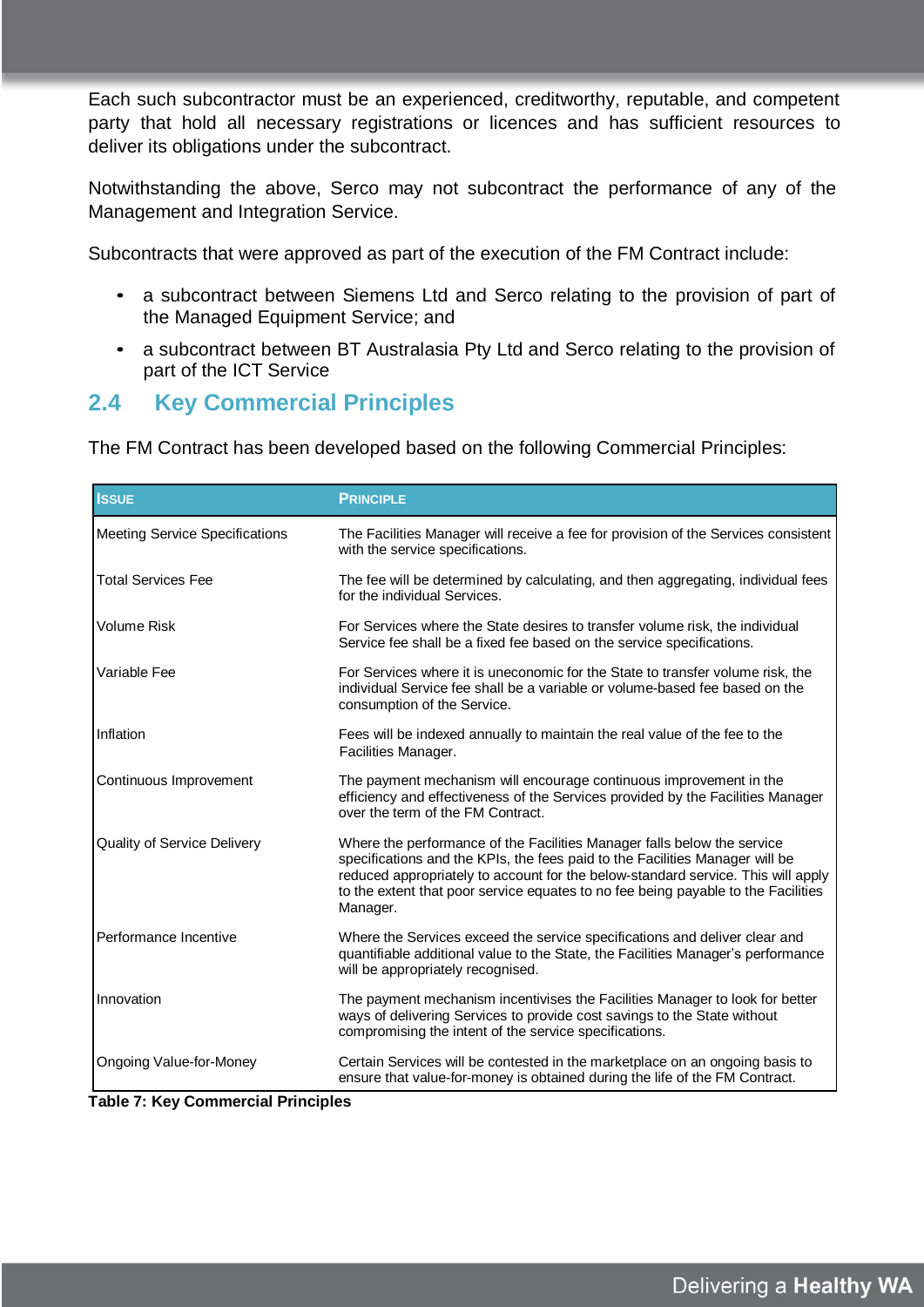## **2.5 Payment Mechanism**

The total monthly payment is the sum of the monthly service payments for the services provided.

The payment mechanism calculates a payment for the provision of Services according to the service specifications and KPIs, allowing for:

- i. a base fee fixed for fixed-priced services and variable for consumption based services;
- ii. indexation;
- iii. reduction of the payment due to instances of service delivery that fall below the levels required ("Abatement");
- iv. the potential mitigation of accrued Abatements for Services that exceed the required standard and are considered to be of material additional value to the State ("Abatement Credits");
- v. profit-sharing of improved service delivery methods identified by the Facilities Manager that deliver cost savings without compromising the intent of the service specifications; and
- vi. payment for any additional works or services required.

## **2.6 Volume Risk Transfer**

In order to provide the State with a steady, well defined cash flow, the majority of the FSH facilities management costs are on a fixed price basis (subject to annual indexation).

Where it is not appropriate to transfer volume risk to the facilities manager, the Service is provided on a variable price basis. The following Services will be provided on a variable price basis:

- Catering;
- Sterilisation; and
- Waste Management.

For Services provided on a variable price basis, the pricing structure includes consideration of the financial impact and risk transfer relating to:

- unforseen changes in volume within a FM Contract year; and
- changes in volume between the first FM Contract year and subsequent FM Contract years.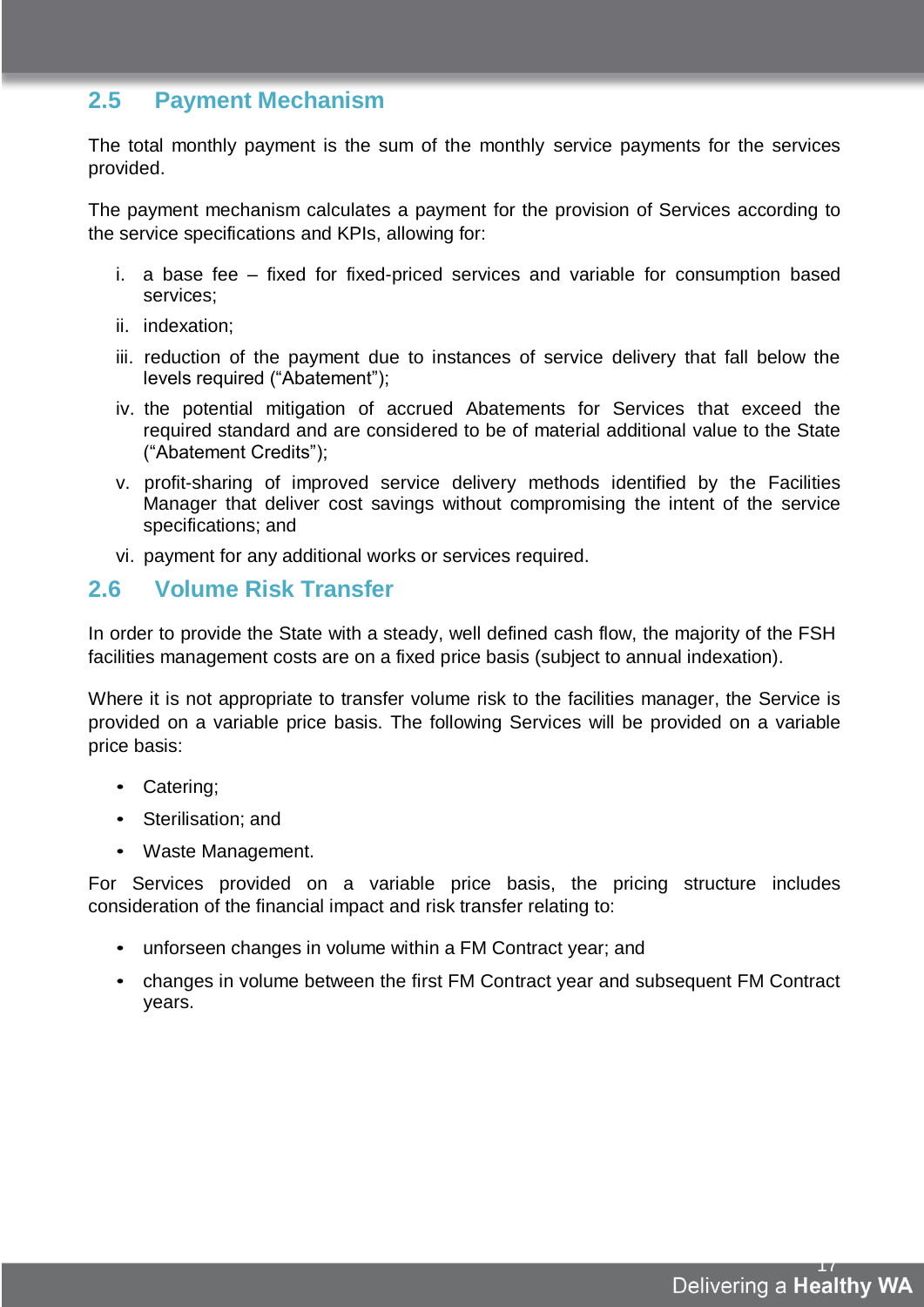## **2.7 Performance Management**

The Contract reflects the following core performance management principles:

#### • **Principle 1: Outcomes-Based Arrangement and Contracted Service Levels**

Service specifications and KPIs contractually outline the quantity and quality of the Services to be provided.

#### • **Principle 2: Remediation**

Remediation processes allow the Facilities Manager to respond to certain events.

#### • **Principle 3: Abatement**

A payment mechanism whereby payments made to the Facilities Manager reduce as a result of service delivery that falls below the quality and/or quantity levels provided in the KPIs and service specifications.

#### • **Principle 4: Remedy**

Enables the Facilities Manager to remedy ongoing performance issues.

#### • **Principle 5: Default and Termination**

Continued and/or excessive unsatisfactory performance leading to an Event of Default that, correspondingly, allows the State to terminate the FM Contract.

## **2.8 Other Core Principles**

Due to the significant Pre-Operational Period, the State has included a significant liquidated damages regime. The State has also negotiated an extensive surety package to protect the State from any loss it may suffer from the actions of the Facilities Manager.

## **2.9 Intervening Events**

Serco is entitled to relief, and in some cases compensation, in respect of its performance of the Services under the FM Contract under the following circumstances:

- where circumstances that are beyond Serco's control interfere with Serco's ability to provide the Services to the standard required under the FM Contract, such as:
	- o negligence or breach of contract by the Principal,
	- o the outbreak or the effects of any outbreak of any medical contamination, except where caused or contributed to by Serco,
	- $\circ$  the Principal suspends the FM Contract or exercises a step in right,
	- $\circ$  the Principal directs Serco to terminate a subcontract otherwise than due to fault, and
	- $\circ$  a defect in the construction of FSH:
- during an event of Force Majeure. If a Force Majeure event prevents performance of one of Serco's obligations for more than 180 consecutive days, the Principal may terminate the FM Contract;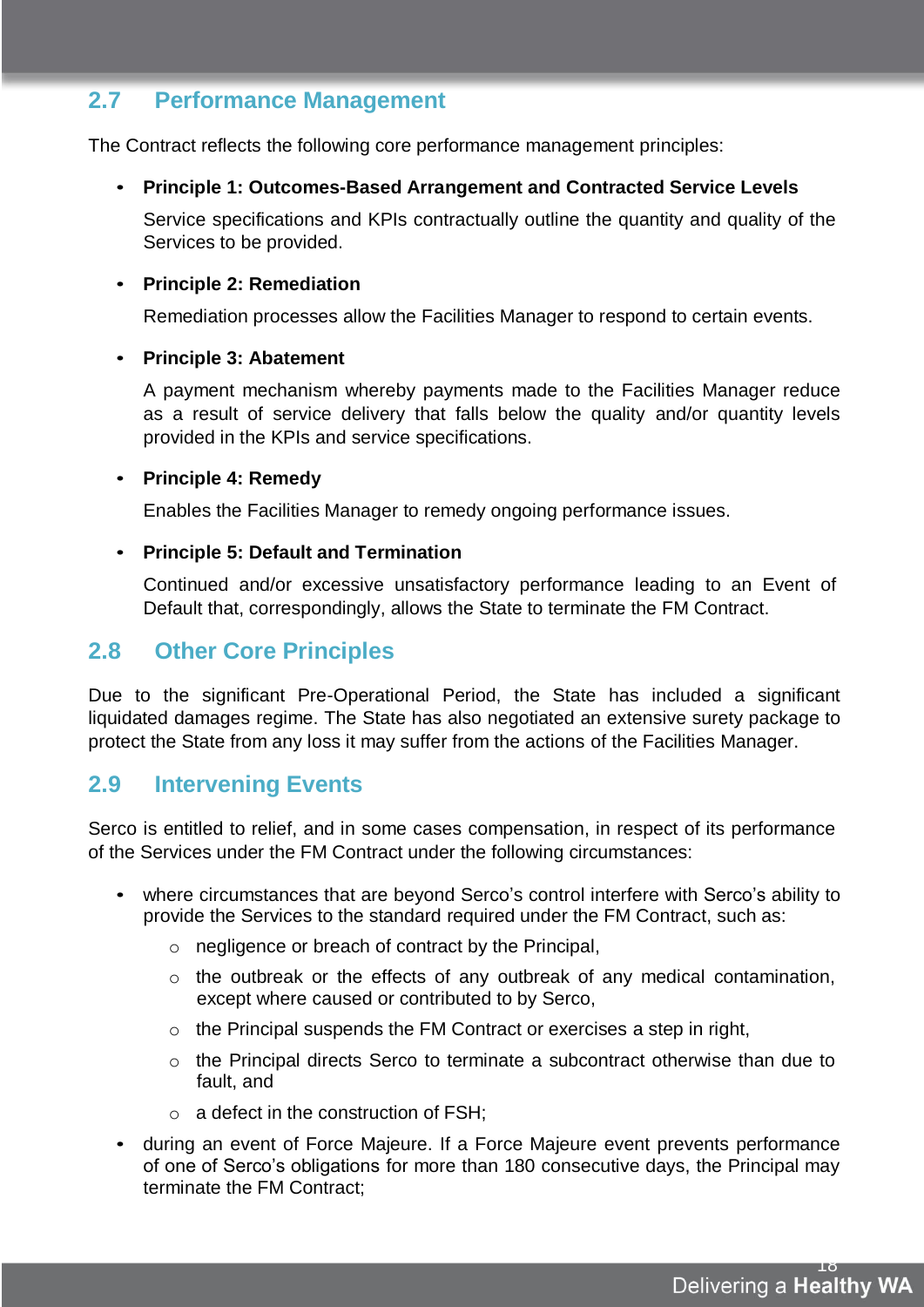- where the Principal suspends the whole or any part of Serco's performance of the Services. This may occur at any time if the Principal considers it necessary due to any act or omission of itself, Brookfield Multiplex FSH Contractor Pty Ltd ("Managing Contractor"), Serco or in order to comply with any law or where the Principal has failed to pay amounts due under the FM Contract;
- during any period where the Principal exercises its step-in rights to the whole or any part of Serco's performance of the Services. In circumstances where the step-in rights have been exercised due to default by Serco, the Principal can recover its costs in rectifying the relevant circumstance; and
- where a right to terminate the FM Contract arises. In such circumstances, the Principal may permanently take out the whole or any part of Serco's obligations under the FM Contract.

#### **2.10 Default**

The Principal has the right to terminate the FM Contract upon the occurrence of certain defaults by Serco including where Serco:

- abandons the FM Contract;
- fails to maintain the agreed financial security package including:
	- o a parent company guarantee from Serco Group plc,
	- o bank guarantees for amounts as agreed under the FM Contract, and
	- $\circ$  an insurance bond as agreed under the FM Contract:
- fails to maintain its insurances:
- commits a material breach of the FM Contract, or breaches any term more than once in any three month period;
- fails to provide the Services to certain levels, including accruing an unacceptable level of abatement within any three month period; or
- reaches the limit of liability as set under the FM Contract.

### **2.11 Termination**

The Principal has the right to terminate the FM Contract under the following circumstances:

- where Serco fails to remedy a default in accordance with the remedy plan, where the default is capable of remedy;
- for a default which the Principal believes is not capable of remedy;
- where Serco or the Guarantor becomes insolvent;
- where the limit of liability for liquidated damages is reached;
- where a change of control of Serco occurs without the consent of the Principal; or
- in the case of an extended Force Majeure (greater than 180 days).

Serco may terminate the FM Contract if the Principal fails to pay Serco after receiving notice of the non-payment.